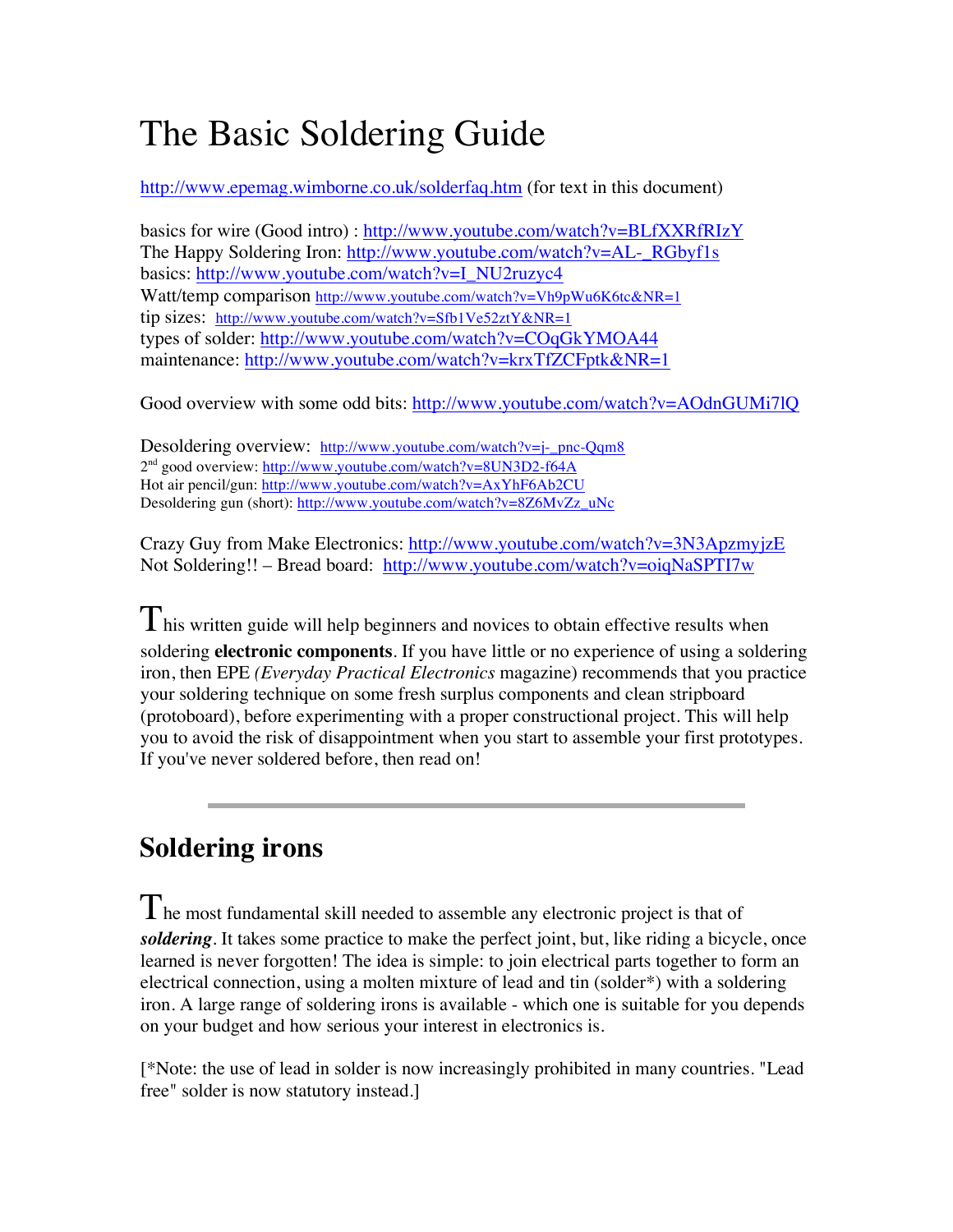Electronics catalogues often include a selection of well-known brands of soldering iron. Excellent British-made ones include the universally popular Antex, Adcola and Litesold makes. Other popular brands include those made by Weller and Ungar. A very basic mains electric soldering iron can cost from under £5 (US\$ 8), but expect a reasonable model to be approximately £10-£12 (US\$  $16 - 20$ ) - though it's possible to spend into three figures on a soldering iron "station" if you're really serious! Check some suppliers' catalogues for some typical types. Certain factors you need to bear in mind include:-

*Voltage:* most irons run from the mains at 240V. However, low voltage types (e.g. 12V) or 24V) generally form part of a "soldering station" and are designed to be used with a special controller made by the same manufacturer.

*Wattage:* Typically, they may have a power rating of between 15-25 watts or so, which is fine for most work. A higher wattage does *not* mean that the iron runs hotter - it simply means that there is more power in reserve for coping with larger joints. This also depends partly on the design of the "bit" (the tip of the iron). Consider a higher wattage iron simply as being more "unstoppable" when it comes to heavier-duty work, because it won't cool down so quickly.

*Temperature Control:* the simplest and cheapest types don't have any form of temperature regulation. Simply plug them in and switch them on! Thermal regulation is "designed in" (by physics, not electronics!): they may be described as "thermally balanced" so that they have some degree of temperature "matching" but their output will otherwise not be controlled. Unregulated irons form an ideal general purpose iron for most users, and they generally cope well with printed circuit board soldering and general interwiring. Most of these "miniature" types of iron will be of little use when attempting to solder large joints (e.g. very large terminals or very thick wires) because the component being soldered will "sink" heat away from the tip of the iron, cooling it down too much. (This is where a higher wattage comes in useful.)

A proper temperature-controlled iron will be quite a lot more expensive - retailing at say £40 (US\$ 60) or more - and will have some form of built-in thermostatic control, to ensure that the temperature of the bit (the tip of the iron) is maintained at a fixed level (within limits). This is desirable especially during more frequent use, since it helps to ensure that the temperature does not "overshoot" in between times, and also guarantees that the output will be relatively stable. Some irons have a bimetallic strip thermostat built into the handle which gives an audible "click" in use: other types use all-electronic controllers, and some may be adjustable using a screwdriver.

Yet more expensive still, *soldering stations* cost from £70 (US\$ 115) upwards (the iron may be sold separately, so you can pick the type you prefer), and consist of a complete bench-top control unit into which a special *low-voltage* soldering iron is plugged. Some versions might have a built-in digital temperature readout, and will have a control knob to enable you to vary the setting. The temperature could be boosted for soldering larger joints, for example, or for using higher melting-point solders (e.g. silver solder). These are designed for the most discerning users, or for continuous production line/ professional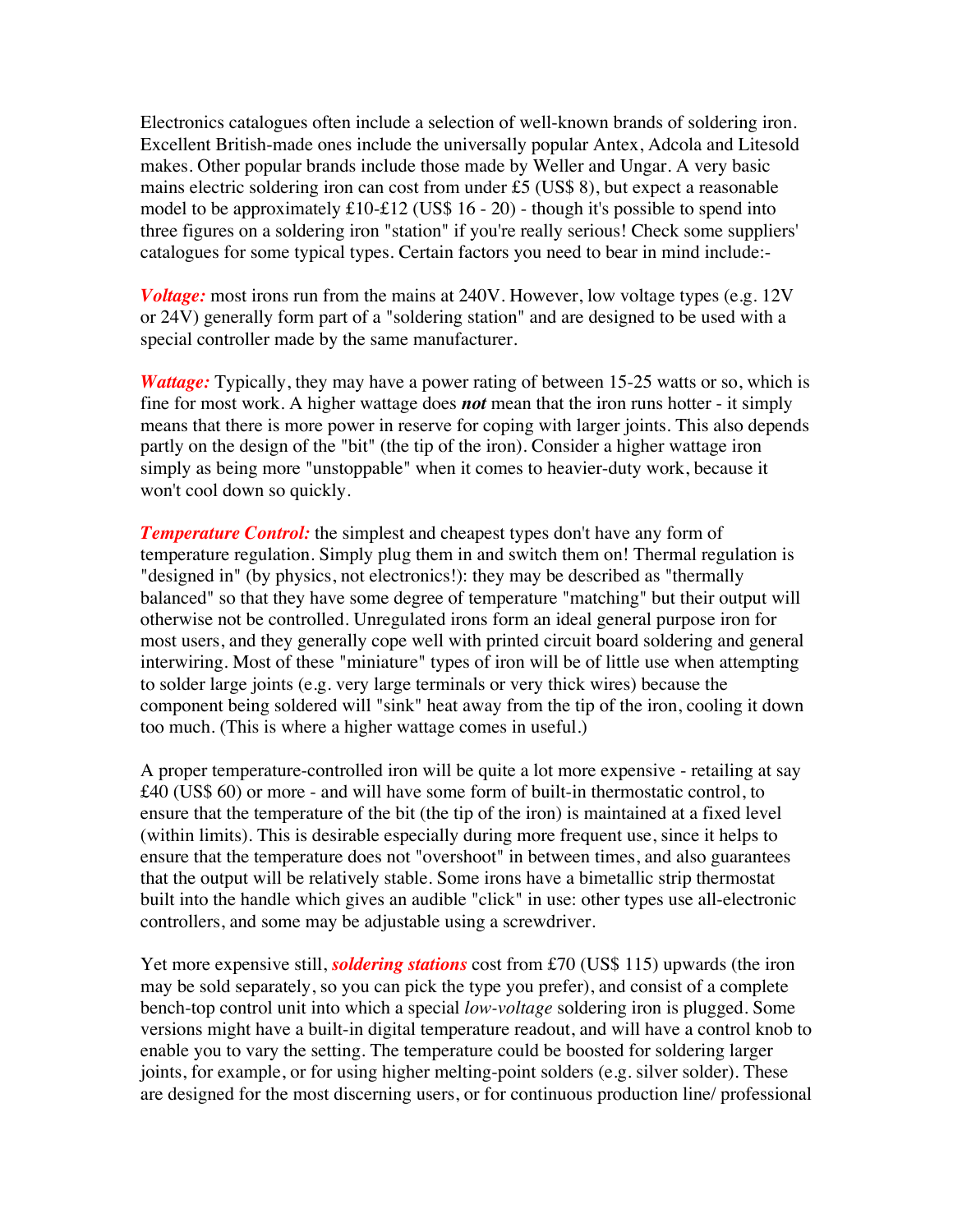use. The best stations have irons which are well balanced, with comfort-grip handles which remain cool all day. A thermocouple will be built into the tip or shaft, which monitors temperature.

*Anti-static protection:* if you're interested in soldering a lot of static-sensitive parts (e.g. CMOS chips or MOSFET transistors), more advanced and expensive soldering iron stations use static-dissipative materials in their construction to ensure that static does not build up on the iron itself. You may see these listed as "ESD safe" *(electrostatic discharge proof)*. The cheapest irons won't necessarily be ESD-safe but never the less will still probably perform perfectly well in most hobby or educational applications, if you take the usual anti-static precautions when handling the components. The tip would need to be well earthed (grounded) in these circumstances.

*Bits:* it's useful to have a small selection of manufacturer's bits (soldering iron tips) available with different diameters or shapes, which can be changed depending on the type of work in hand. You'll probably find that you become accustomed to, and work best with, a particular shape of tip. Often, tips are *iron-coated* to preserve their life, or they may be bright-plated instead. Copper tips are seldom seen these days.

**Spare parts:** it's nice to know that spare parts may be available, so if the element blows, you don't need to replace the entire iron. This is especially so with expensive irons. Check through some of the larger mail-order catalogues.

A *solder gun* is a pistol-shaped iron, typically running at 100W or more, and is completely unsuitable for soldering modern electronic components: they're too hot, heavy and unwieldy for micro-electronics use. Plumbing, maybe..!

Soldering irons are best used along with a heat-resistant *bench-type holder*, so that the hot iron can be safely parked in between use. Soldering stations already have this feature, otherwise a separate soldering iron stand is essential, preferably one with a holder for tipcleaning sponges. Now let's look at how to use soldering irons properly, and how to put things right when a joint goes wrong.

## **The Basic Soldering Guide Photo Gallery**

Soldering is a delicate manual skill which only comes with practice. Remember that your ability to solder effectively will determine directly how well the prototype or product functions during its lifespan. Poor soldering can be an expensive business causing product failure and downtime, engineer's maintenance time and customer dissatisfaction. At hobbyist level, bad soldering technique can be a cause of major disappointment which damages your confidence. It needn't be like that: soldering is really easy to learn, and like learning to ride a bike, once mastered is never forgotten!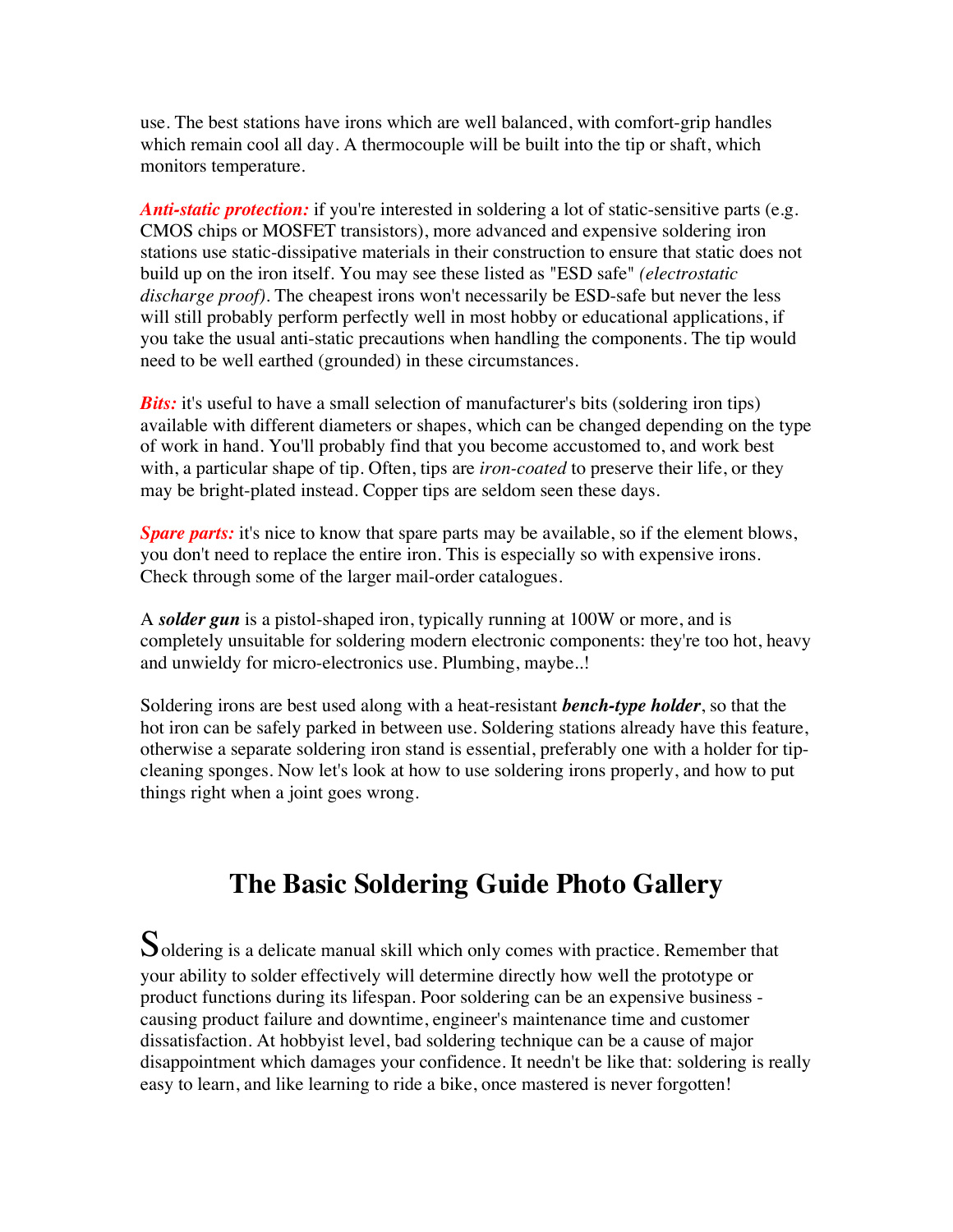These photos illustrate the basic steps in making a perfect solder joint on a p.c.b. If you're a beginner, our advice is that it's best to practice your soldering technique using some clean, new parts with perhaps some new stripboard (protoboard). Be sure to avoid using old, dirty parts; these can be difficult if not impossible to solder.



**(Left)** Printed circuit board copper tracks must be clean to begin with, especially if they're not previously "tinned" with solder. Clean any raw p.c.b. copper tracks gently with e.g. an abrasive rubber block available from electronics suppliers. **(Right)** Clean the iron "bit" (soldering iron tip) using a damp sponge. The soldering iron featured is an Ungar Concept 2100 Soldering Station. Other popular brands of soldering equipment include Weller and Antex.



**(Left)** A useful product is Multicore's Tip Tinner Cleaner (TTC) - a 15 gramme tin of special paste which cleans and "tins" the soldering iron iron, in one go. New tips must be tinned **immediately** when used for the first time. **(Right)** Insert components and splay the leads so that the part is held in place.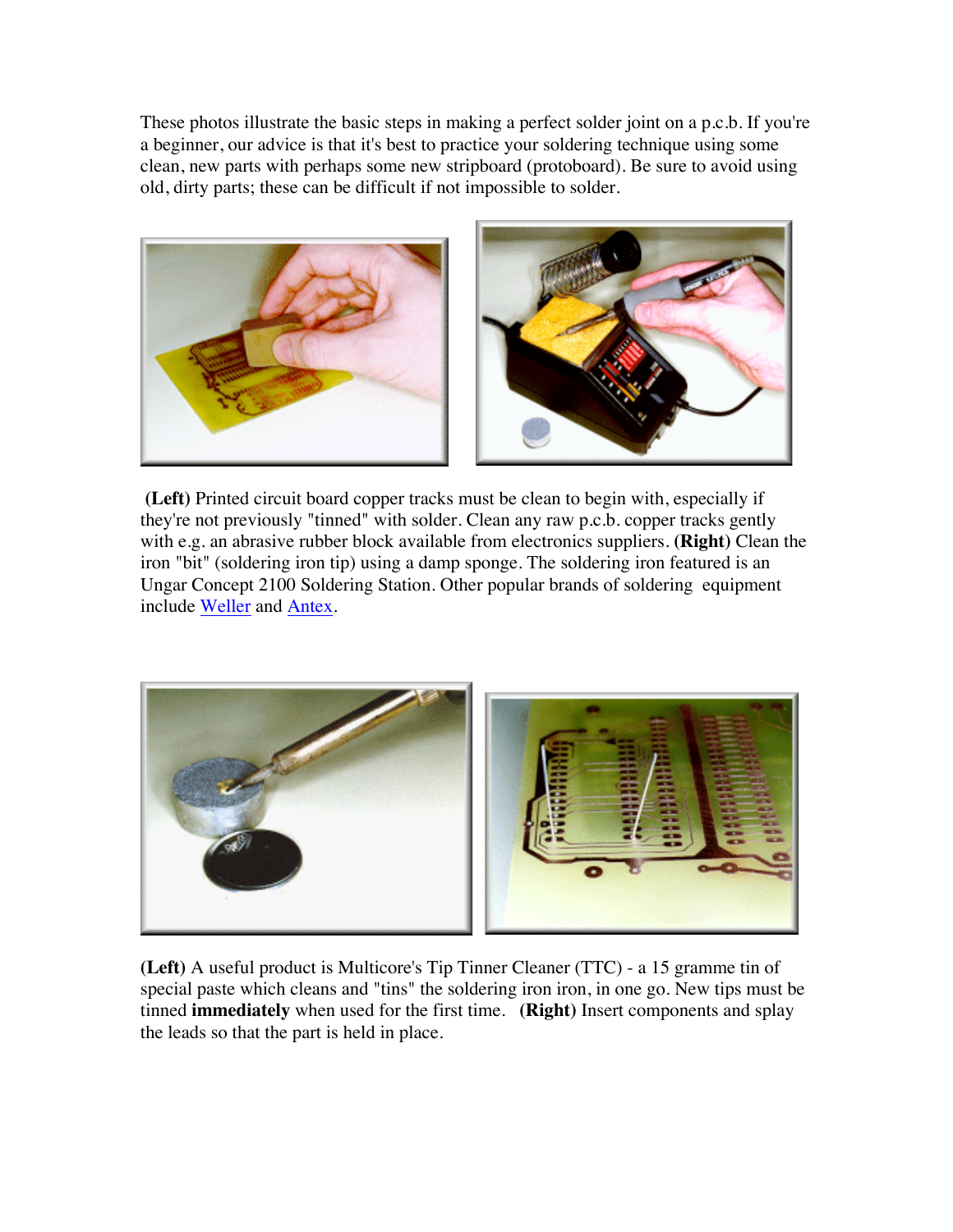

**(Left)** It's usually best to snip the electronic component wires to length prior to soldering. This helps prevent transmitting mechanical shocks to the copper foil.**(Right)** Apply a clean soldering iron tip to the copper solder pad and the component lead, in order to heat *both* items at the same time.



**(Left)** Continue heating and apply a few millimetres of solder. Remove the iron and allow the solder joint to cool naturally. **(Right)** It only takes a second or two, to make the perfect joint, which should be nice and shiny. Check the Guide for troubleshooting help.



An example of a "dry" or "gray" soller joint - the solder failed to flow, and instead beaded to form globules around the wire.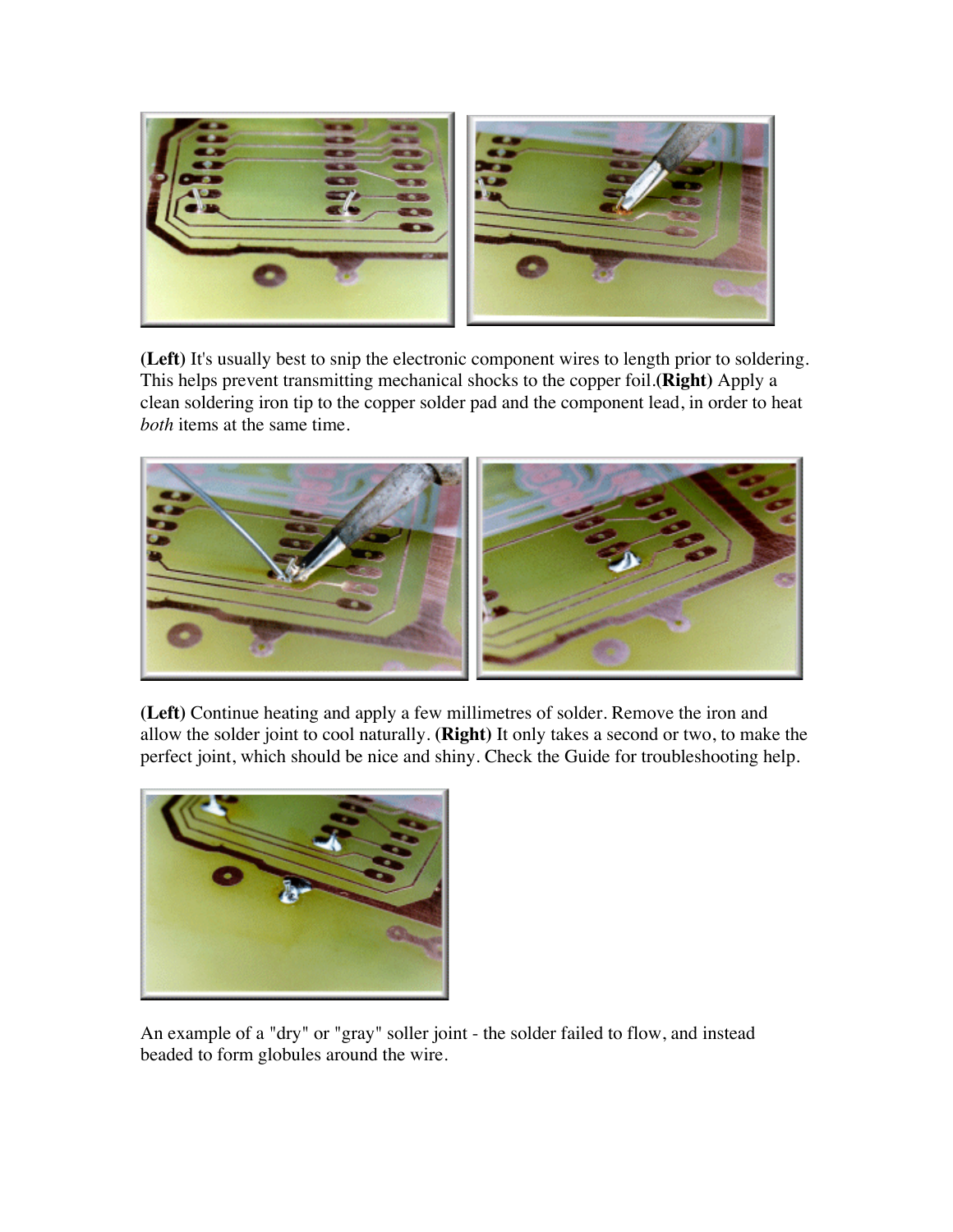## **How to solder**

# Turning to the actual techniques of soldering, firstly it's best to *secure the work*

somehow so that it doesn't move during soldering and affect your accuracy. In the case of a printed circuit board, various holding frames are fairly popular especially with densely populated boards: the idea is to insert all the parts on one side ("stuffing the board"), hold them in place with a special foam pad to prevent them falling out, turn the board over and then snip off the wires with cutters before making the joints. The frame saves an awful lot of turning the board over and over, especially with large boards. Other parts could be held firm in a modeller's small vice, for example.

Solder joints may need to possess some degree of mechanical strength in some cases, especially with wires soldered to, say, potentiometer or switch tags, and this means that the wire should be looped through the tag and secured before solder is applied. The down side is that it is more difficult to *de-solder* the joint (see later) and remove the wire afterwards, if required. Otherwise, in the case of an ordinary circuit board, components' wires are bent to fit through the board, inserted flush against the board's surface, splayed outwards a little so that the part grips the board, and then soldered.

In my view - opinions vary - it's generally better to snip the surplus wires leads off *first*, to make the joint more accessible and avoid applying a mechanical shock to the p.c.b. joint. However, in the case of semiconductors, I often tend to leave the snipping until *after* the joint has been made, since the excess wire will help to sink away some of the heat from the semiconductor junction. Integrated circuits can either be soldered directly into place if you are confident enough, or better, use a dual-in-line socket to prevent heat damage. The chip can then be swapped out if needed.

Parts which become hot in operation (e.g. some resistors), are raised above the board slightly to allow air to circulate. Some components, especially large electrolytic capacitors, may require a mounting clip to be screwed down to the board first, otherwise the part may eventually break off due to vibration.

The perfectly soldered joint will be nice and shiny looking, and will prove reliable in service. I would say that:

- cleanliness
- temperature
- time
- adequate solder coverage

are the key factors affecting the quality of the joint. A little effort spent now in soldering the perfect joint may save you - or somebody else - a considerable amount of time in troubleshooting a defective joint in the future. The basic principles are as follows.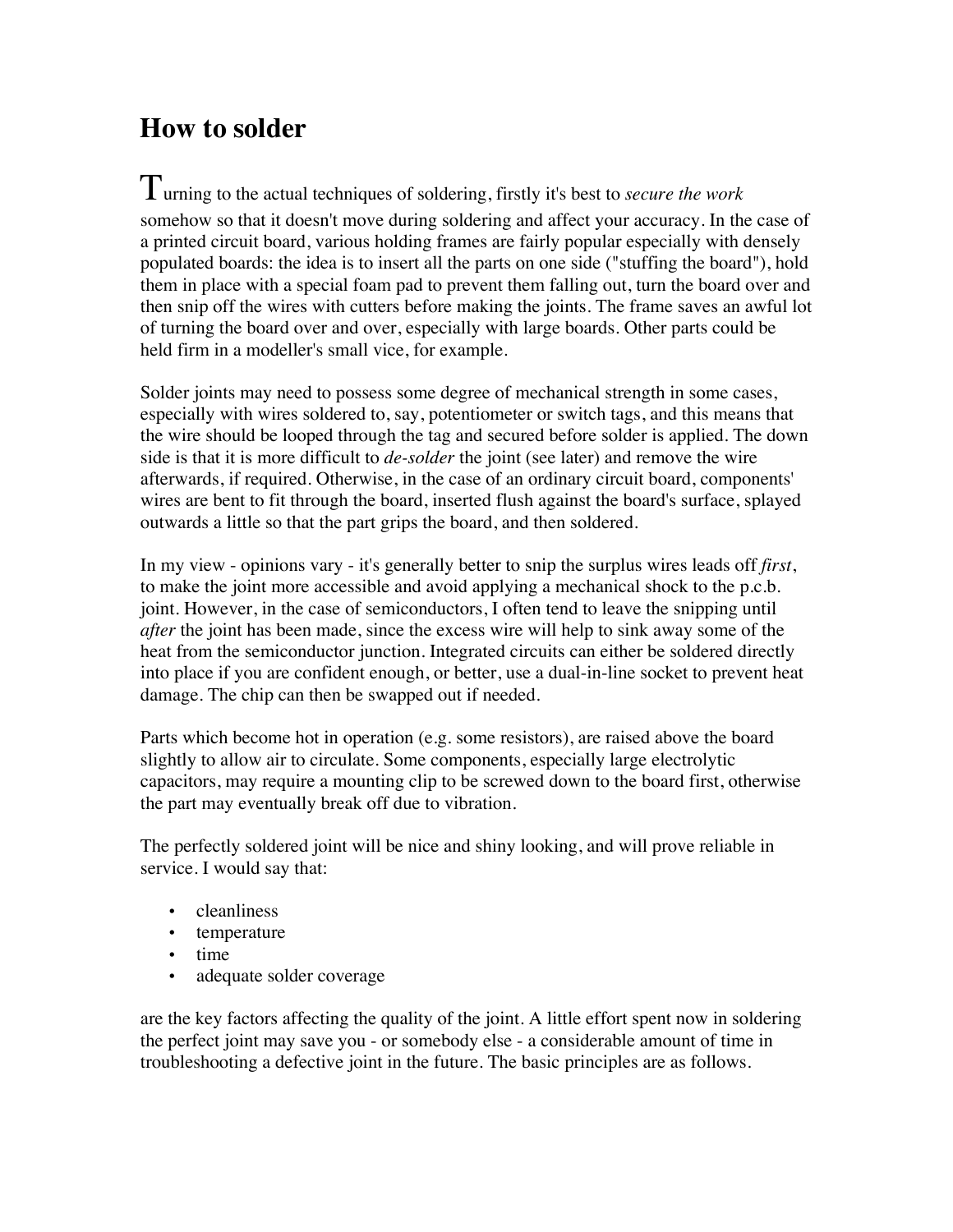#### **Really Clean**

First, and without exception, all parts - including the iron tip itself - must be clean and free from contamination. Solder just will not "take" to dirty parts! Old components or copper board can be notoriously difficult to solder, because of the layer of oxidation which builds up on the surface of the leads. This repels the molten solder and this will soon be evident because the solder will "bead" into globules, going everywhere except where you need it. Dirt is the enemy of a good quality soldered joint!

Hence, it is an absolute necessity to ensure that parts are free from grease, oxidation and other contamination. In the case of old resistors or capacitors, for example, where the leads have started to oxidise, use a small hand-held file or perhaps scrape a knife blade or rub a fine emery cloth over them to reveal fresh metal underneath. Stripboard and copper printed circuit board will generally oxidise after a few months, especially if it has been fingerprinted, and the copper strips can be cleaned using an abrasive rubber block, like an aggressive eraser, to reveal fresh shiny copper underneath.

Also available is a fibre-glass filament brush, which is used propelling-pencil-like to remove any surface contamination. These tend to produce tiny particles which are highly irritating to skin, so avoid accidental contact with any debris. Afterwards, a wipe with a rag soaked in cleaning solvent will remove most grease marks and fingerprints. After preparing the surfaces, avoid touching the parts afterwards if at all possible.

Another side effect of having dirty surfaces is the tendency for people to want to apply *more heat* in an attempt to "force the solder to take". This will often do more harm than good because it may not be possible to burn off any contaminants anyway, and the component may be overheated. In the case of semiconductors, temperature is quite critical and they may be harmed by applying such excessive heat.

Before using the iron to make a joint, it should be "tinned" (coated with solder) by applying a few millimetres of solder, then wiped on a damp sponge preparing it for use: you should always do this immediately with a new bit, anyway. Personally, I always reapply a very small amount of solder again, mainly to improve the thermal contact between the iron and the joint, so that the solder will flow more quickly and easily. It's sometimes better to tin larger parts as well before making the joint itself, but it isn't generally necessary with p.c.b. work. (All *EPE* printed circuit boards are "roller-tinned" to preserve their quality and to help with soldering.) A worthwhile product is Weller's *Tip Tinner & Cleaner*, a small 15 gram tinlet of paste onto which you dab a hot iron - the product cleans and tins the iron ready for use. An equivalent is Adcola *Tip-Save.*

Normal electronics grade solder is now "lead free" and typically contains Sn 97 Ag 2.5 Cu 0.5 (i.e. 97% tin, 2.5% silver and 0.5% copper). **It already contains cores of "flux"** which helps the molten solder to flow more easily over the joint. Flux removes oxides which arise during heating, and is seen as a brown fluid bubbling away on the joint. The use of separate acid flux paste (e.g. as used by plumbers) should NEVER be necessary in normal electronics applications because electronics-grade solder already contains the correct grade of flux! Other solders are available for specialist work, including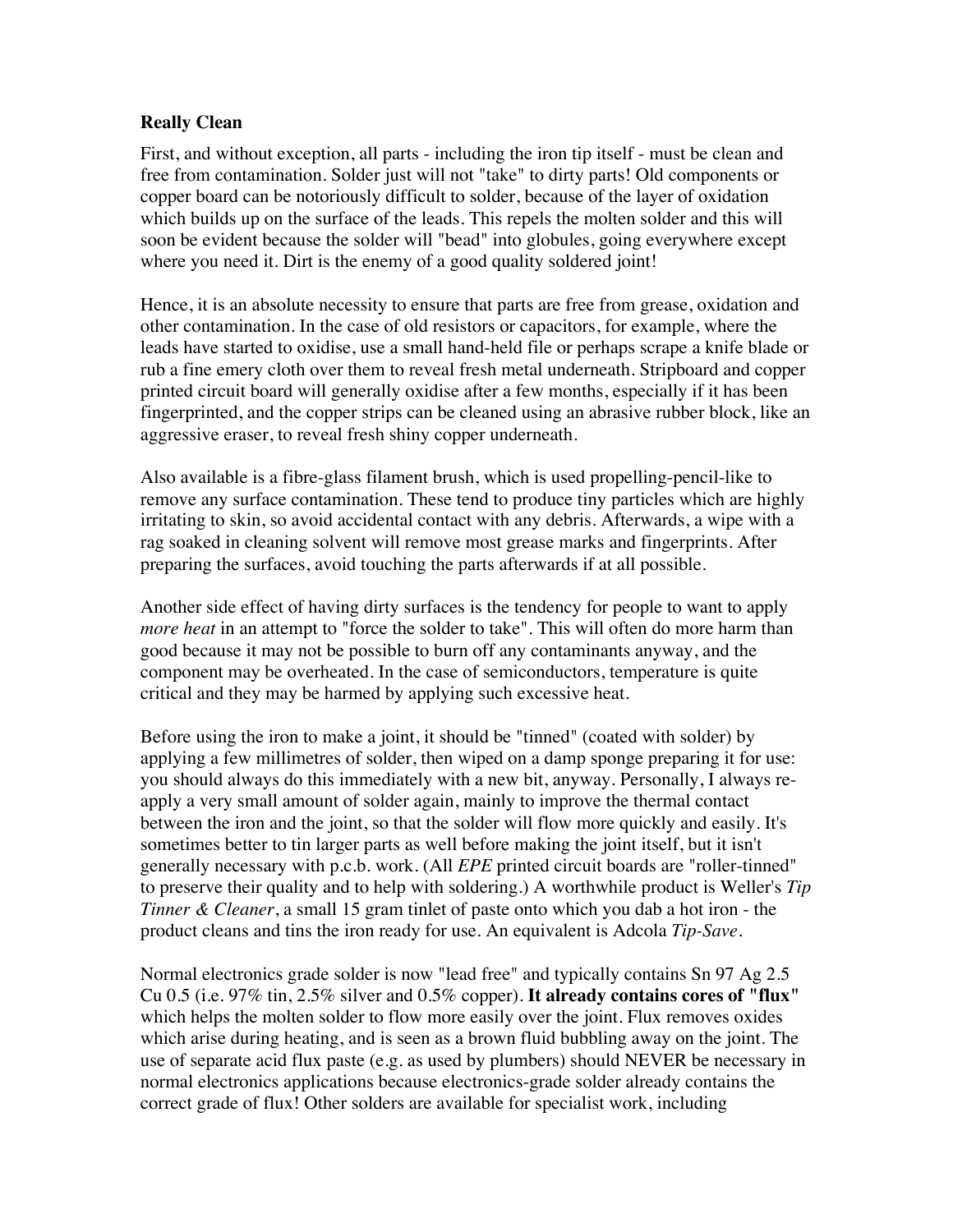aluminium and silver-solder. Different solder diameters are produced, too; 20-22 SWG (19-21 AWG) is 0.91-0.71mm diameter and is fine for most work. Choose 18 SWG (16 AWG) for larger joints requiring more solder.

#### **Temperature**

Another step to successful soldering is to ensure that the **temperature** of *all* the parts is raised to roughly the same level before applying solder. Imagine, for instance, trying to solder a resistor into place on a printed circuit board: it's far better to heat *both* the copper p.c.b. *and* the resistor lead at the same time before applying solder, so that the solder will flow much more readily over the joint. Heating one part but not the other is far less satisfactory joint, so strive to ensure that the iron is in contact with *all* the components first, before touching the solder to it. The melting point of most solder is in the region of 188°C (370°F) and the iron tip temperature is typically 330-350°C (626°-662°F). The latest lead-free solders typically require a higher temperature.

#### **Now is the time**

Next, the joint should be heated with the bit for just the right amount of time - during which a short length of solder is applied to the joint. Do not use the iron to carry molten solder over to the joint! Excessive time will damage the component and perhaps the circuit board copper foil too! Heat the joint with the tip of the iron, then continue heating whilst applying solder, then remove the iron and allow the joint to cool. This should take only a few seconds, with experience. The heating period depends on the temperature of your iron and size of the joint - and larger parts need more heat than smaller ones - but some parts (semiconductor diodes, transistors and i.c.s), are sensitive to heat and should not be heated for more than a few seconds. Novices sometimes buy a small clip-on heatshunt, which resembles a pair of aluminium tweezers. In the case of, say, a transistor, the shunt is attached to one of the leads near to the transistor's body. Any excess heat then diverts up the heat shunt instead of into the transistor junction, thereby saving the device from over-heating. Beginners find them reassuring until they've gained more experience.

#### **Solder Coverage**

The final key to a successful solder joint is to apply an appropriate amount of solder. Too much solder is an unnecessary waste and may cause short circuits with adjacent joints. Too little and it may not support the component properly, or may not fully form a working joint. How much to apply, only really comes with practice. A few millimetres only, is enough for an "average" p.c.b. joint, (if there is such a thing).

#### **Here's a summary of how to make the perfect solder joint.**

- 1. All parts must be clean and free from dirt and grease.
- 2. Try to secure the work firmly.
- 3. "Tin" the iron tip with a small amount of solder. Do this immediately, with new tips being used for the first time.
- 4. Clean the tip of the hot soldering iron on a damp sponge.
- 5. Many people then add a tiny amount of fresh solder to the cleansed tip.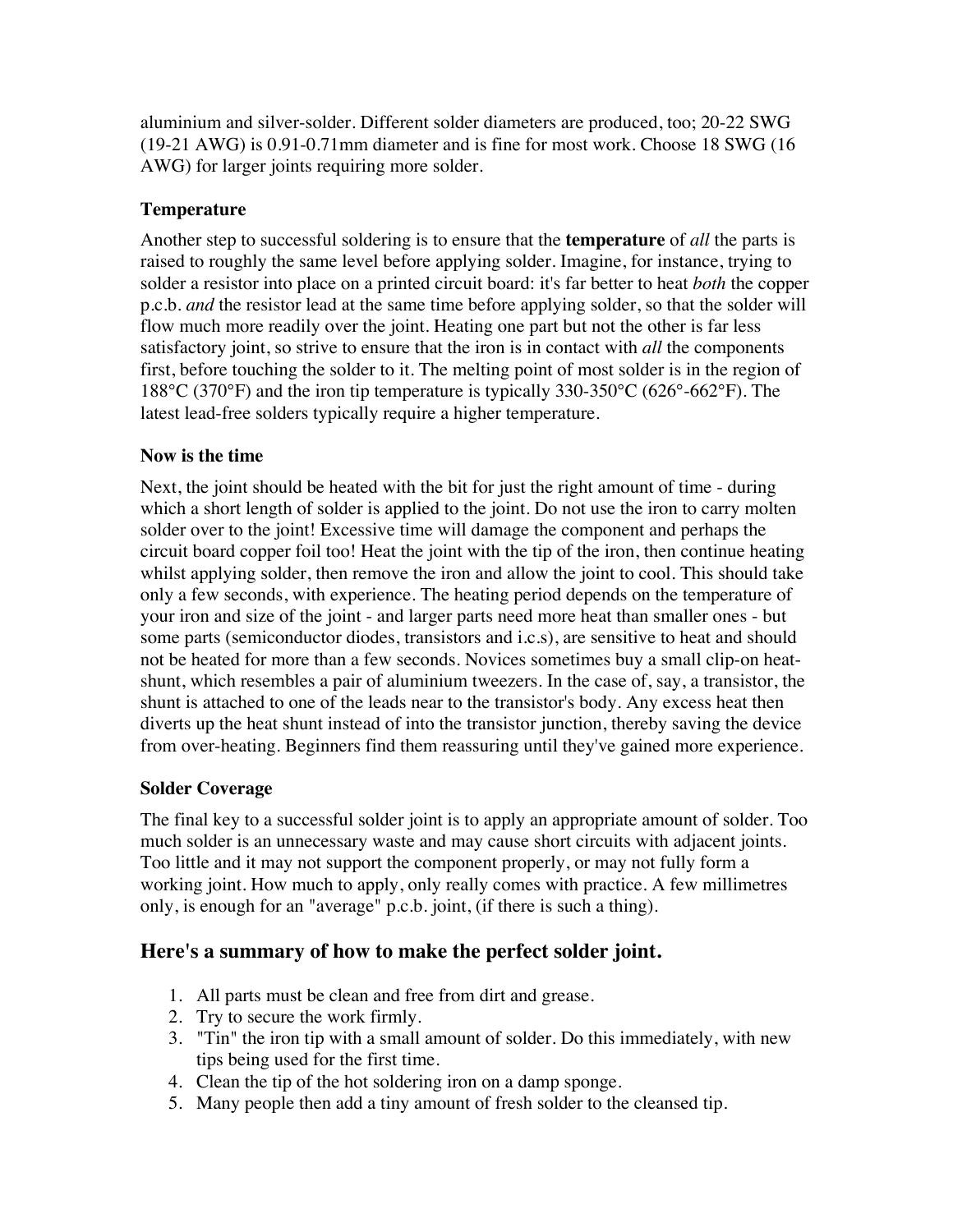- 6. Heat all parts of the joint with the iron for under a second or so.
- 7. Continue heating, then apply sufficient solder only, to form an adequate joint.
- 8. Remove and return the iron safely to its stand.
- 9. It only takes two or three seconds at most, to solder the average p.c.b. joint.
- 10. Do not move parts until the solder has cooled.

#### **Troubleshooting Guide**

- Solder won't "take" grease or dirt present desolder and clean up the parts. Or, material may not be suitable for soldering with lead/tin solder (eg aluminium).
- Joint is crystalline or grainy-looking has been moved before being allowed to cool, or joint was not heated adequately - too small an iron/ too large a joint.
- Solder joint forms a "spike" probably overheated, burning away the flux.

## **Desoldering methods**

 $A$  soldered joint which is improperly made will be electrically "noisy", unreliable and is likely to get worse in time. It may even not have made any electrical connection at all, or could work initially and then cause the equipment to fail at a later date! It can be hard to judge the quality of a solder joint purely by appearances, because you cannot say how the joint actually formed on the *inside*, but by following the guidelines there is no reason why you should not obtain perfect results.

A joint which is poorly formed is often called a "dry joint". Usually it results from dirt or grease preventing the solder from melting onto the parts properly, and is often noticeable because of the tendency of the solder not to "spread" but to form beads or globules instead, perhaps partially. Alternatively, if it seems to take an inordinately long time for the solder to spread, this is another sign of possible dirt and that the joint may potentially be a dry one.

There will undoubtedly come a time when you need to *remove* the solder from a joint: possibly to replace a faulty component or fix a dry joint. The usual way is to use a *desoldering pump* or vacuum pump which works like a small spring-loaded bicycle pump, only in reverse! (More demanding users using CMOS devices might need a pump which is ESD safe.) A spring-loaded plunger is released at the push of a button and the molten solder is then drawn up into the pump. It may take one or two attempts to clean up a joint this way, but a small desoldering pump is an invaluable tool especially for p.c.b. work.

Sometimes, it's effective to actually *add more* solder and then desolder the whole lot with a pump, if the solder is particularly awkward to remove. Care is needed, though, to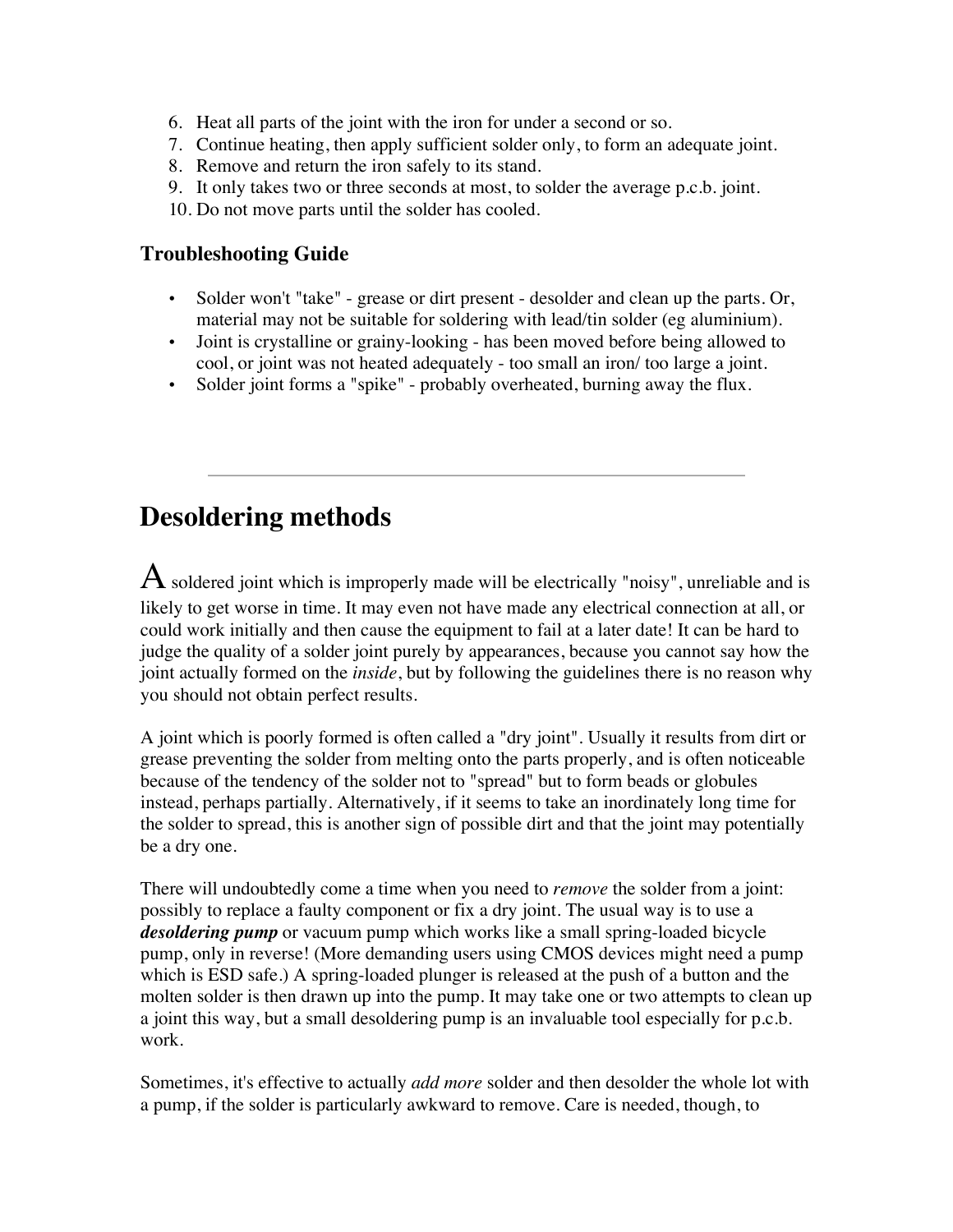ensure that the boards and parts are not damaged by excessive heat; the pumps themselves have a P.T.F.E. nozzle which is heat proof but may need replacing occasionally.

An excellent alternative to a pump is to use *desoldering braid*, including the famous American "Soder-Wick" (sic) or Adcola "TISA-Wick" which are packaged in small dispenser reels. This product is a specially treated fine copper braid which draws molten solder up into the braid where it solidifies. The best way is to use the tip of the hot iron to press a short length of braid down onto the joint to be de-soldered. The iron will subsequently melt the solder, which will be drawn up into the braid. Take extreme care to ensure that you don't allow the solder to cool with the braid adhering to the work, or you run the risk of damaging p.c.b. copper tracks when you attempt to pull the braid off the joint. See my photo gallery for more details.

I recommend buying a small reel of de-soldering braid, especially for larger or difficult joints which would take several attempts with a pump. It is surprisingly effective, especially on difficult joints where a desoldering pump may prove a struggle.

## **The Basic De-soldering Guide Photo Gallery (and Black Museum of Bad Soldering)**

De-soldering is required when electronic components need to be removed from a circuit, usually because they are faulty. It may sometimes be necessary during testing or assembly, if a wrong part has been fitted or a modification has to be made. In the field, it's not uncommon for faulty electronic components to be swapped out, or poor joints (perhaps "dry" or gray joints) to need re-making properly, months or years after manufacture. Experienced engineers can often diagnose a particular faulty joint immediately, because they may have seen the same problem on similar electronic equipment before, especially if the equipment has a "reputation". A proper desoldering technique can soon be acquired with practice - all you need to do is buy some scrap boards to have a go with, and desolder to your heart's content!

The next photo sequence illustrates the basic steps for desoldering a printed circuit board, in order to remove a faulty part. Both the technique for using a desoldering suction pump as well as desolder braid are illustrated. Some real-life examples of poor soldering are shown too, in my *Black Museum of Bad Soldering*!

*Remember - it costs just as much to get it right as it does to get it wrong! Practice makes perfect.*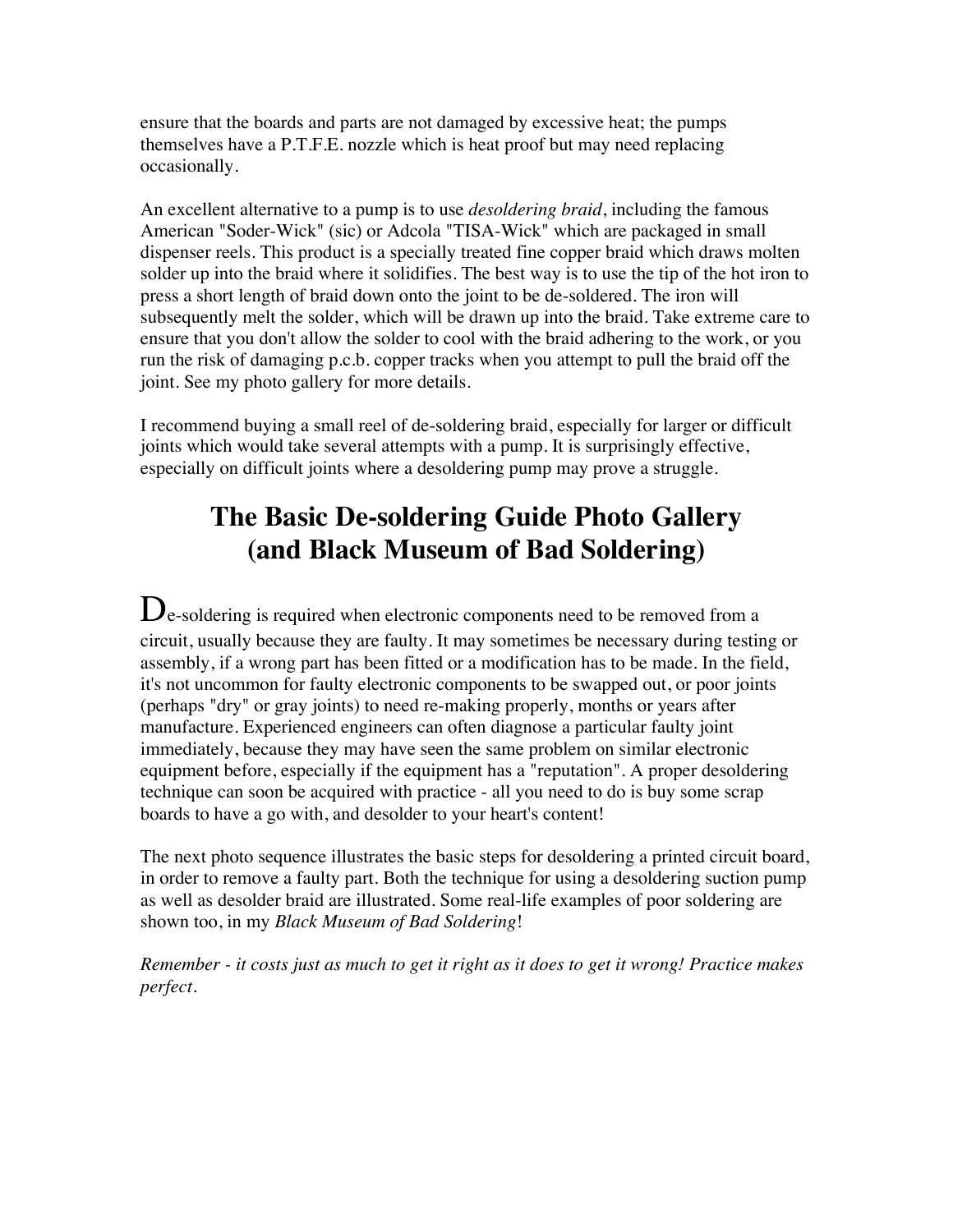

**(Left)** The two solder joints to be desoldered, to enable a faulty electrolytic capacitor to be removed from the printed circuit board.

**(Right)** If using a suction-type desoldering pump, apply the soldering iron tip first to melt the solder joint (say for 1-2 seconds). Ensure the spring-loaded desoldering pump is 'primed' and ready to go...



**(Left)** The PTFE nozzle of the desoldering pump is applied to the molten solder and the spring-loaded plunger is then immediately released, drawing the molten solder up into the pump. Remove the soldering iron tip. Repeat the process if needed. *Handy tip*: sometimes it helps to add some fresh solder and then desolder the whole joint. 

**(Right)** The first p.c.b. joint, now desoldered. The second joint will be desoldered using traditional desoldering braid.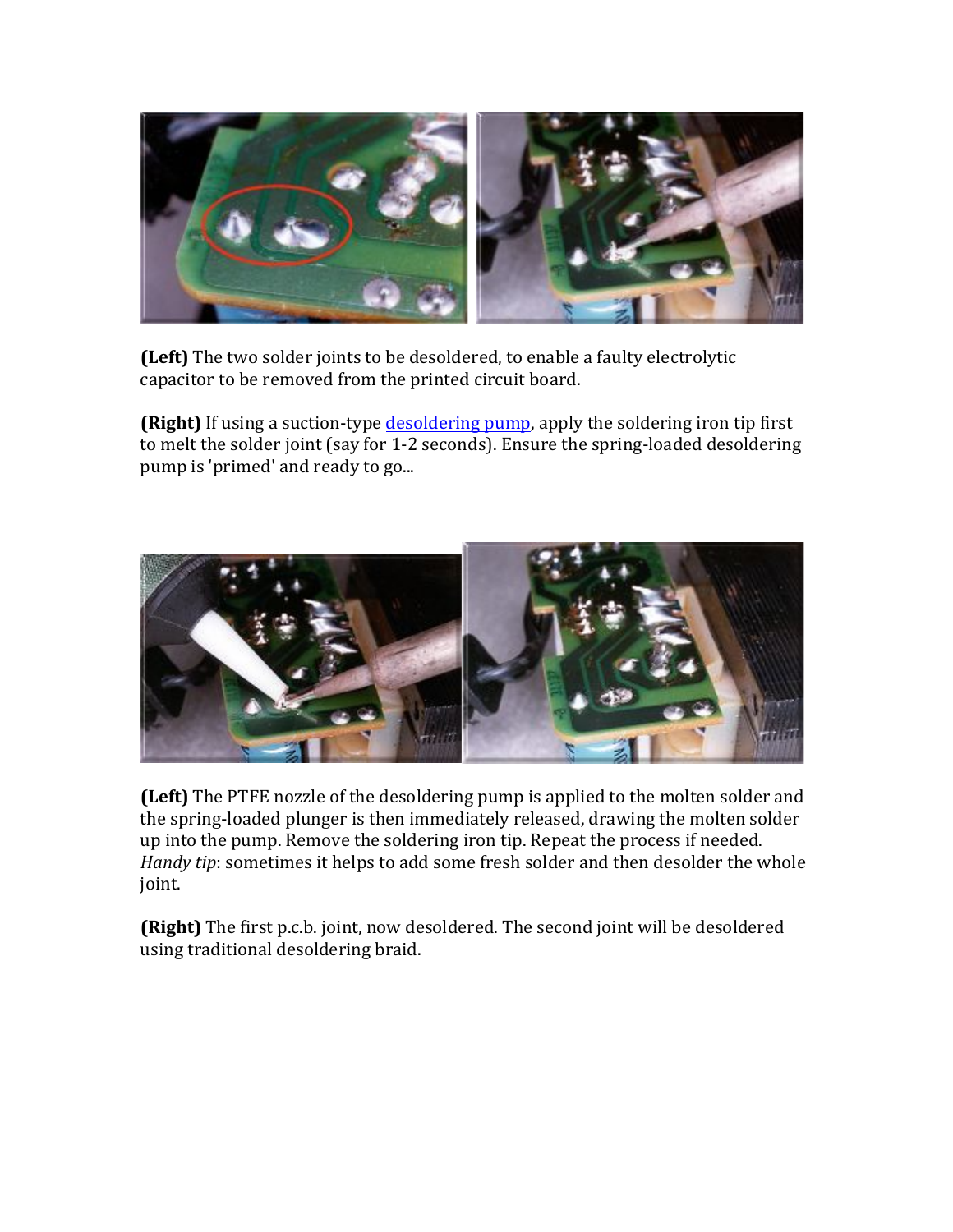

**(Left)** Select a suitable width of desoldering braid, and **press it down** onto the **COLD** joint using the hot tip of the iron. A flat soldering iron bit is preferable.

**(Right)** The molten solder is drawn up by capillary action into the desoldering braid. Take care not to overheat the board (the p.c.b. copper track may lift off), nor 'drag whiskers' of solder over the board, nor let the braid solidify onto the joint! Remove the braid while the joint is still molten.



**(Left)** The faulty electrolytic capacitor dropped out of the board after desoldering. Sometimes, it may need persuading with pliers.... but don't overdo this or you risk damaging the copper tracks on the p.c.b.

**(Right)** Close-up photograph of both joints, now desoldered and ready for the replacement component to be fitted.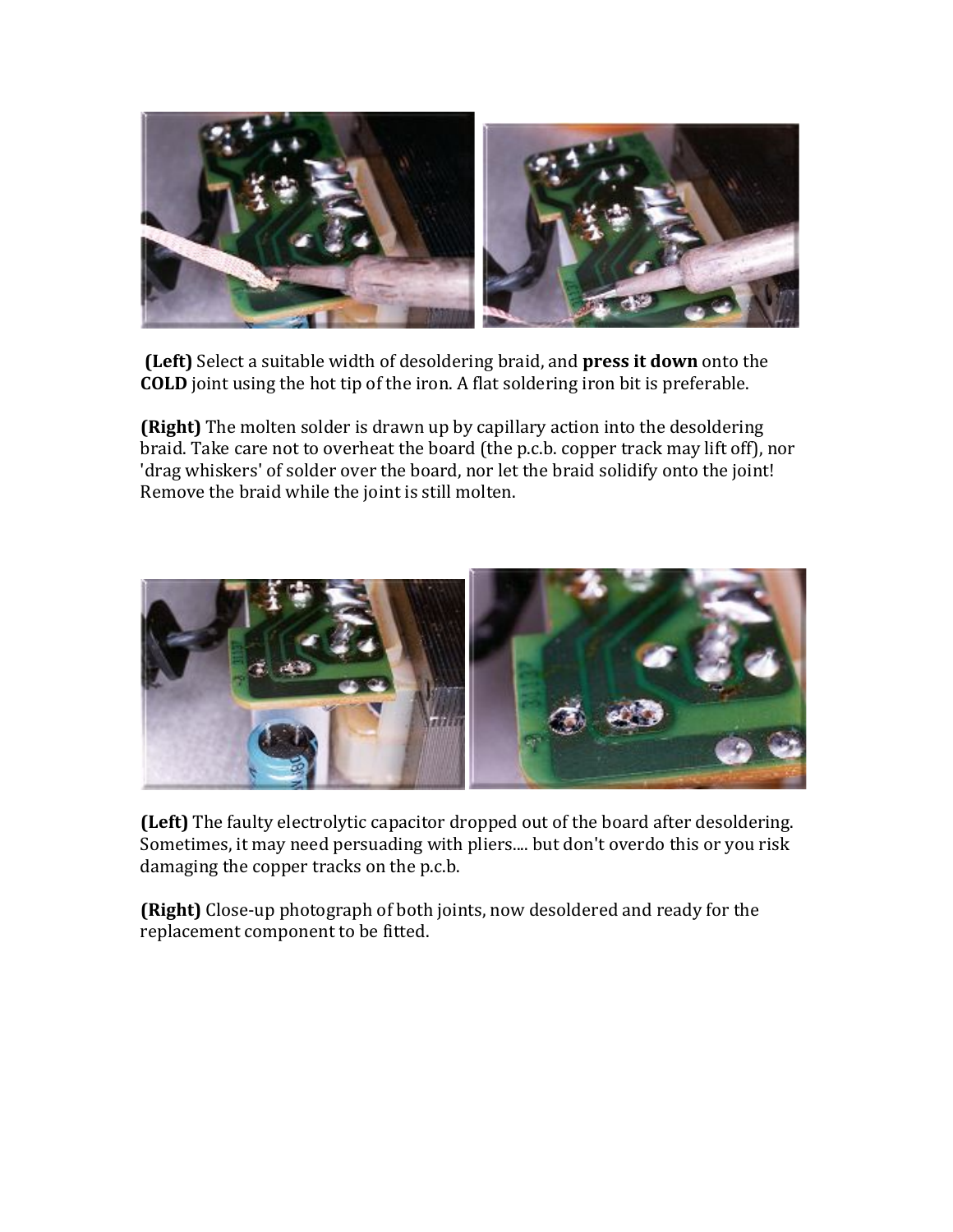## The Black Museum of Bad Soldering

These are all genuine examples which have not been retouched or reworked in any way.



**(Left)** A tenfold excess of solder on this hand-soldered printed circuit board, and (extreme left) an incomplete solder joint with poor coverage. There is no need to add more solder "for luck".

**(Right)** An example of a dry (or gray) solder joint found inside a commercial PSU for a computer peripheral. The wire had been fed through the hole in the brass terminal, and merely tacked on with a blob of solder. This is a fire hazard (risk of arcing and overheating).



**(Left)** Hmmmm... this joint looks somewhat suspect as well... it's the earth (ground) wire in the same PSU

**(Right)** A close-up reveals the terrible standard of soldering (and quality control), with a fracture visible on this ground/ earth joint.